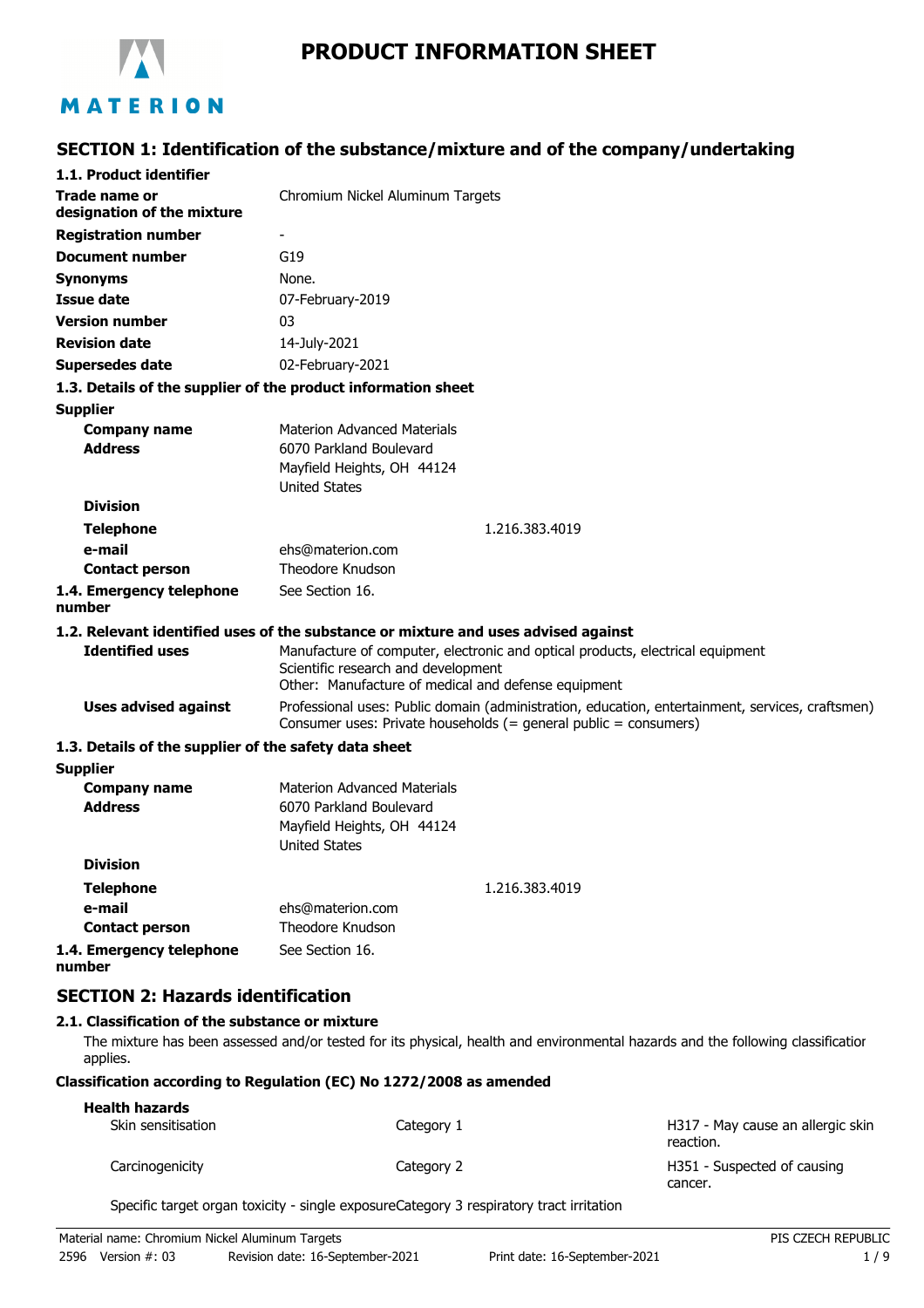H372 - Causes damage to organs through prolonged or repeated exposure.

**Hazard summary** May cause an allergic skin reaction. Suspected of causing cancer. Causes damage to organs through prolonged or repeated exposure.

# **2.2. Label elements**

# **Label according to Regulation (EC) No. 1272/2008 as amended**

**Contains:** Aluminium, Chromium, NICKEL POWDER; [PARTICLE DIAMETER < 1MM] **Hazard pictograms**



| Signal word |  |
|-------------|--|
|-------------|--|

**Danger** 

| H317 | May cause an allergic skin reaction.                            |
|------|-----------------------------------------------------------------|
| H351 | Suspected of causing cancer.                                    |
| H372 | Causes damage to organs through prolonged or repeated exposure. |

#### **Precautionary statements**

**Hazard statements**

| <b>Prevention</b>                 |                                                                                                     |
|-----------------------------------|-----------------------------------------------------------------------------------------------------|
| P201                              | Obtain special instructions before use.                                                             |
| P <sub>202</sub>                  | Do not handle until all safety precautions have been read and understood.                           |
| P <sub>260</sub>                  | Do not breathe dust/fume/gas/mist/vapours/spray.                                                    |
| P <sub>264</sub>                  | Wash thoroughly after handling.                                                                     |
| P <sub>270</sub>                  | Do not eat, drink or smoke when using this product.                                                 |
| P <sub>272</sub>                  | Contaminated work clothing should not be allowed out of the workplace.                              |
| P <sub>280</sub>                  | Wear protective gloves/protective clothing/eye protection/face protection.                          |
| <b>Response</b>                   |                                                                                                     |
| $P302 + P350$                     | If on skin: Wash with plenty of water.                                                              |
| $P308 + P313$                     | If exposed or concerned: Get medical advice/attention.                                              |
| $P333 + P313$                     | If skin irritation or rash occurs: Get medical advice/attention.                                    |
| P363                              | Wash contaminated clothing before reuse.                                                            |
| <b>Storage</b>                    |                                                                                                     |
| P405                              | Store locked up.                                                                                    |
| <b>Disposal</b>                   |                                                                                                     |
| P501                              | Dispose of contents/container in accordance with local/regional/national/international regulations. |
| Supplemental label<br>information | For further information, please contact the Product Stewardship Department at $+1.216.383.4019$ .   |
| 2.3. Other hazards                | Not a PBT or yPvB substance or mixture.                                                             |

# **SECTION 3: Composition/information on ingredients**

### **3.2. Mixtures**

### **General information**

| <b>Chemical name</b>                       | $\frac{0}{0}$                         | No.                          | CAS-No. / EC REACH Registration No. Index No.                                          |              | <b>Notes</b> |
|--------------------------------------------|---------------------------------------|------------------------------|----------------------------------------------------------------------------------------|--------------|--------------|
| Aluminium                                  | $58 - 90$                             | 7429-90-5<br>231-072-3       | 01-2119529243-45-0056                                                                  | 013-002-00-1 |              |
| <b>Classification: -</b>                   |                                       |                              |                                                                                        |              |              |
| Chromium                                   | $5 - 30$                              | 7440-47-3<br>231-157-5       |                                                                                        |              | #            |
|                                            | <b>Classification: STOT RE 1;H372</b> |                              |                                                                                        |              |              |
| NICKEL POWDER; [PARTICLE<br>DIAMETER < 1MM | $5 - 12$                              | 7440-02-0<br>$231 - 111 - 4$ | 01-2119438727-29-0049                                                                  | 028-002-00-7 |              |
|                                            |                                       |                              | <b>Classification:</b> Skin Sens. 1;H317, STOT SE 3;H335, Carc. 2;H351, STOT RE 2;H373 |              | 7,S          |

# **SECTION 4: First aid measures**

**General information** If exposed or concerned: get medical attention/advice.

#### **4.1. Description of first aid measures**

**Inhalation** Move to fresh air. Call a physician if symptoms develop or persist.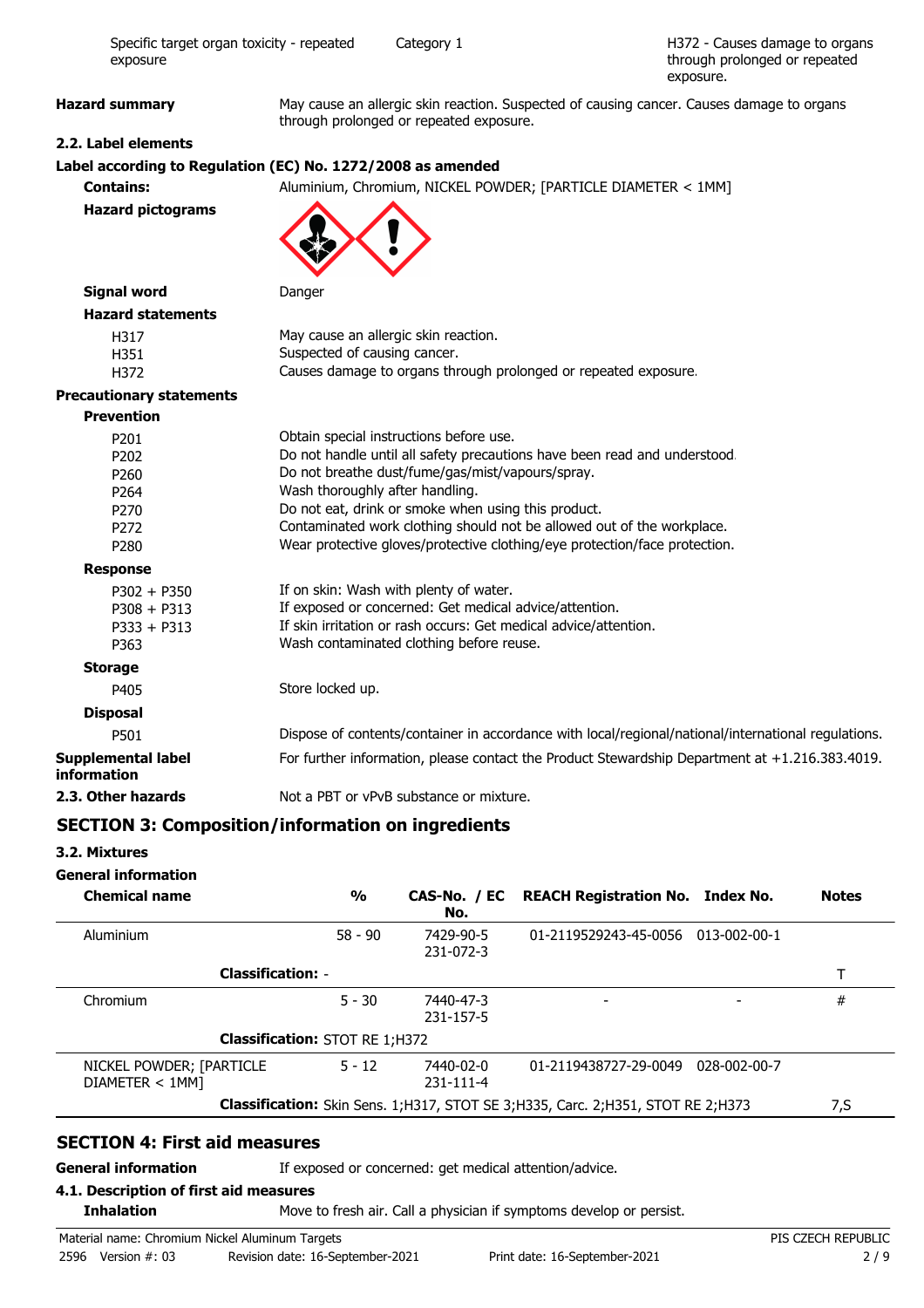| <b>Skin contact</b>                                                                        | Wash off with soap and water. Get medical attention if irritation develops and persists.                                  |  |  |  |
|--------------------------------------------------------------------------------------------|---------------------------------------------------------------------------------------------------------------------------|--|--|--|
| Eye contact                                                                                | Rinse with water. If eye irritation persists: Get medical advice/attention.                                               |  |  |  |
| <b>Ingestion</b>                                                                           | Rinse mouth. Get medical attention if symptoms occur.                                                                     |  |  |  |
| 4.2. Most important<br>symptoms and effects, both<br>acute and delayed                     | May cause an allergic skin reaction. Prolonged exposure may cause chronic effects.                                        |  |  |  |
| 4.3. Indication of any<br>immediate medical attention<br>and special treatment<br>needed   | Provide general supportive measures and treat symptomatically. Keep victim under observation.<br>Symptoms may be delayed. |  |  |  |
| <b>SECTION 5: Firefighting measures</b>                                                    |                                                                                                                           |  |  |  |
| <b>General fire hazards</b>                                                                | No unusual fire or explosion hazards noted.                                                                               |  |  |  |
| 5.1. Extinguishing media<br>Suitable extinguishing<br>media                                | Powder. Dry sand. Water Spray or Fog                                                                                      |  |  |  |
| Unsuitable extinguishing<br>media                                                          | Carbon dioxide (CO2).                                                                                                     |  |  |  |
| 5.2. Special hazards arising<br>from the substance or<br>mixture                           | No unusual fire or explosion hazards noted.                                                                               |  |  |  |
| 5.3. Advice for firefighters<br><b>Special protective</b><br>equipment for<br>firefighters | Wear suitable protective equipment.                                                                                       |  |  |  |
| <b>Special firefighting</b><br>procedures                                                  | Move containers from fire area if you can do so without risk.                                                             |  |  |  |
| <b>Specific methods</b>                                                                    | Use standard firefighting procedures and consider the hazards of other involved materials.                                |  |  |  |

## **SECTION 6: Accidental release measures**

### **6.1. Personal precautions, protective equipment and emergency procedures**

| Keep unnecessary personnel away. Wear appropriate protective equipment and clothing during<br>clean-up. For personal protection, see section 8 of the SDS. |
|------------------------------------------------------------------------------------------------------------------------------------------------------------|
| Keep unnecessary personnel away. Use personal protection recommended in Section 8 of the SDS.                                                              |
| Avoid discharge into drains, water courses or onto the ground.                                                                                             |
| Stop the flow of material, if this is without risk.                                                                                                        |
| For personal protection, see section 8. For waste disposal, see section 13.                                                                                |
|                                                                                                                                                            |

# **SECTION 7: Handling and storage**

| 7.1. Precautions for safe<br>handling                                          | Obtain special instructions before use. Do not handle until all safety precautions have been read<br>and understood. Avoid breathing dust/fume/gas/mist/vapours/spray. Wear appropriate personal<br>protective equipment. Wash hands thoroughly after handling. |
|--------------------------------------------------------------------------------|-----------------------------------------------------------------------------------------------------------------------------------------------------------------------------------------------------------------------------------------------------------------|
| 7.2. Conditions for safe<br>storage, including any<br><i>incompatibilities</i> | Store locked up. Store away from incompatible materials (see Section 10 of the SDS).                                                                                                                                                                            |
| 7.3. Specific end use(s)                                                       | Not available.                                                                                                                                                                                                                                                  |

# **SECTION 8: Exposure controls/personal protection**

# **8.1. Control parameters**

## **Occupational exposure limits**

| <b>Czech Republic. OELs. Government Decree 361</b> |             |                        |                     |  |
|----------------------------------------------------|-------------|------------------------|---------------------|--|
| <b>Components</b>                                  | <b>Type</b> | Value                  | <b>Form</b>         |  |
| Aluminium (CAS 7429-90-5)                          | TWA         | 10 mg/m $3$            | Dust.               |  |
| Chromium (CAS 7440-47-3)                           | Ceiling     | $1,5 \text{ mg/m}$     | Aerosol, inhalable. |  |
|                                                    | <b>TWA</b>  | $0,5 \,\mathrm{mg/m3}$ | Aerosol, inhalable. |  |
|                                                    |             | $0,5 \,\mathrm{mg/m3}$ | Dust.               |  |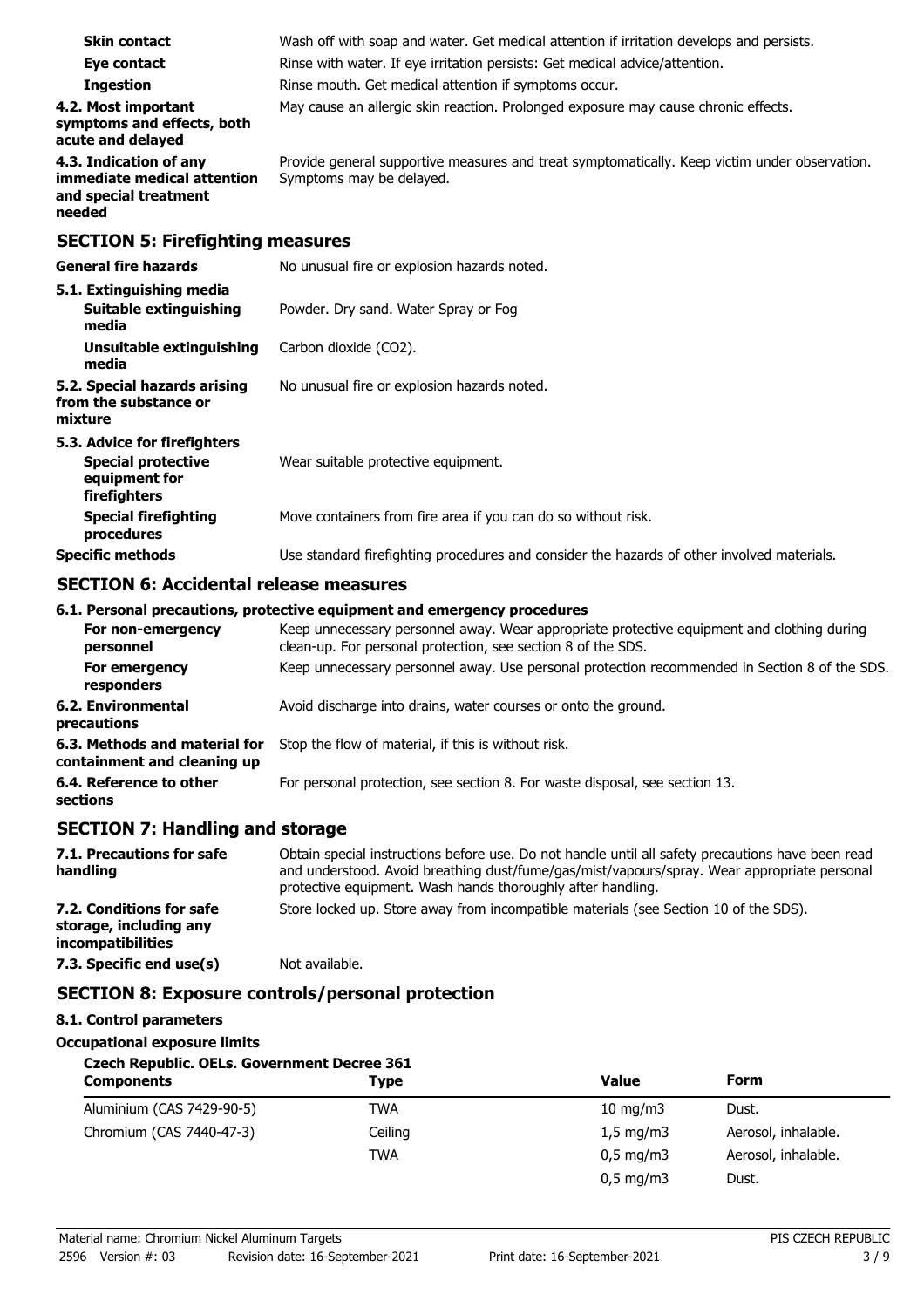| <b>Czech Republic. OELs. Government Decree 361</b><br><b>Components</b>                             | <b>Type</b>                                                                                                                                                                                                                                                                                                                                                        |                                                                                                                         |                        | <b>Value</b>         | Form                                                                                                                                                                                                                                                                                              |
|-----------------------------------------------------------------------------------------------------|--------------------------------------------------------------------------------------------------------------------------------------------------------------------------------------------------------------------------------------------------------------------------------------------------------------------------------------------------------------------|-------------------------------------------------------------------------------------------------------------------------|------------------------|----------------------|---------------------------------------------------------------------------------------------------------------------------------------------------------------------------------------------------------------------------------------------------------------------------------------------------|
| NICKEL POWDER;<br>[PARTICLE DIAMETER <<br>1MM] (CAS 7440-02-0)                                      |                                                                                                                                                                                                                                                                                                                                                                    | Ceiling                                                                                                                 |                        | 1 mg/m3              | Aerosol, inhalable.                                                                                                                                                                                                                                                                               |
|                                                                                                     | <b>TWA</b>                                                                                                                                                                                                                                                                                                                                                         |                                                                                                                         |                        | $0,5$ mg/m3          | Aerosol, inhalable.                                                                                                                                                                                                                                                                               |
| EU. Indicative Exposure Limit Values in Directives 91/322/EEC, 2000/39/EC, 2006/15/EC, 2009/161/EU, |                                                                                                                                                                                                                                                                                                                                                                    |                                                                                                                         |                        |                      |                                                                                                                                                                                                                                                                                                   |
| 2017/164/EU                                                                                         |                                                                                                                                                                                                                                                                                                                                                                    |                                                                                                                         |                        |                      |                                                                                                                                                                                                                                                                                                   |
| <b>Components</b>                                                                                   | <b>Type</b>                                                                                                                                                                                                                                                                                                                                                        |                                                                                                                         | <b>Value</b>           |                      |                                                                                                                                                                                                                                                                                                   |
| Chromium (CAS 7440-47-3)                                                                            | <b>TWA</b>                                                                                                                                                                                                                                                                                                                                                         |                                                                                                                         |                        | $2$ mg/m $3$         |                                                                                                                                                                                                                                                                                                   |
| <b>Biological limit values</b>                                                                      |                                                                                                                                                                                                                                                                                                                                                                    |                                                                                                                         |                        |                      |                                                                                                                                                                                                                                                                                                   |
| 2, Government Decree 432/2003 Sb.                                                                   |                                                                                                                                                                                                                                                                                                                                                                    |                                                                                                                         |                        |                      | Czech Republic. Limit Values for Indictators of Biological Exposure Tests in Urine and Blood, Annex 2, Tables 1 and                                                                                                                                                                               |
| <b>Components</b>                                                                                   | <b>Value</b>                                                                                                                                                                                                                                                                                                                                                       | <b>Determinant</b>                                                                                                      | <b>Specimen</b>        | <b>Sampling Time</b> |                                                                                                                                                                                                                                                                                                   |
| Chromium (CAS 7440-47-3) 0,065 µmol/mmol                                                            |                                                                                                                                                                                                                                                                                                                                                                    | Total chromium                                                                                                          | Creatinine in<br>urine | $\ast$               |                                                                                                                                                                                                                                                                                                   |
|                                                                                                     | $0,03$ mg/g                                                                                                                                                                                                                                                                                                                                                        | Total chromium                                                                                                          | Creatinine in<br>urine | $\ast$               |                                                                                                                                                                                                                                                                                                   |
| NICKEL POWDER;<br>[PARTICLE DIAMETER <<br>1MM] (CAS 7440-02-0)                                      | 0,077 µmol/mmol                                                                                                                                                                                                                                                                                                                                                    | <b>Nickel</b>                                                                                                           | Creatinine in<br>urine | $\ast$               |                                                                                                                                                                                                                                                                                                   |
|                                                                                                     | $0,04 \text{ mg/q}$                                                                                                                                                                                                                                                                                                                                                | <b>Nickel</b>                                                                                                           | Creatinine in<br>urine | $\ast$               |                                                                                                                                                                                                                                                                                                   |
| * - For sampling details, please see the source document.                                           |                                                                                                                                                                                                                                                                                                                                                                    |                                                                                                                         |                        |                      |                                                                                                                                                                                                                                                                                                   |
| <b>Recommended monitoring</b><br>procedures                                                         |                                                                                                                                                                                                                                                                                                                                                                    | Follow standard monitoring procedures.                                                                                  |                        |                      |                                                                                                                                                                                                                                                                                                   |
| Derived no effect levels<br>(DNELs)                                                                 | Not available.                                                                                                                                                                                                                                                                                                                                                     |                                                                                                                         |                        |                      |                                                                                                                                                                                                                                                                                                   |
| <b>Predicted no effect</b><br>concentrations (PNECs)                                                | Not available.                                                                                                                                                                                                                                                                                                                                                     |                                                                                                                         |                        |                      |                                                                                                                                                                                                                                                                                                   |
| 8.2. Exposure controls                                                                              |                                                                                                                                                                                                                                                                                                                                                                    |                                                                                                                         |                        |                      |                                                                                                                                                                                                                                                                                                   |
| <b>Appropriate engineering</b><br>controls                                                          |                                                                                                                                                                                                                                                                                                                                                                    | established, maintain airborne levels to an acceptable level.                                                           |                        |                      | Good general ventilation should be used. Ventilation rates should be matched to conditions. If<br>applicable, use process enclosures, local exhaust ventilation, or other engineering controls to<br>maintain airborne levels below recommended exposure limits. If exposure limits have not been |
| Individual protection measures, such as personal protective equipment<br><b>General information</b> |                                                                                                                                                                                                                                                                                                                                                                    | Use personal protective equipment as required.                                                                          |                        |                      |                                                                                                                                                                                                                                                                                                   |
| <b>Eye/face protection</b>                                                                          |                                                                                                                                                                                                                                                                                                                                                                    | If contact is likely, safety glasses with side shields are recommended.                                                 |                        |                      |                                                                                                                                                                                                                                                                                                   |
| <b>Skin protection</b>                                                                              |                                                                                                                                                                                                                                                                                                                                                                    |                                                                                                                         |                        |                      |                                                                                                                                                                                                                                                                                                   |
| - Hand protection                                                                                   |                                                                                                                                                                                                                                                                                                                                                                    |                                                                                                                         |                        |                      |                                                                                                                                                                                                                                                                                                   |
| - Other                                                                                             |                                                                                                                                                                                                                                                                                                                                                                    | Wear gloves to prevent metal cuts and skin abrasions during handling.<br>Use personal protective equipment as required. |                        |                      |                                                                                                                                                                                                                                                                                                   |
| <b>Respiratory protection</b>                                                                       |                                                                                                                                                                                                                                                                                                                                                                    | In case of inadequate ventilation, use respiratory protection.                                                          |                        |                      |                                                                                                                                                                                                                                                                                                   |
| <b>Thermal hazards</b>                                                                              |                                                                                                                                                                                                                                                                                                                                                                    | Wear appropriate thermal protective clothing, when necessary.                                                           |                        |                      |                                                                                                                                                                                                                                                                                                   |
| <b>Hygiene measures</b>                                                                             | out of the workplace.                                                                                                                                                                                                                                                                                                                                              |                                                                                                                         |                        |                      | Observe any medical surveillance requirements. Contaminated work clothing should not be allowed                                                                                                                                                                                                   |
| <b>Environmental exposure</b><br>controls                                                           | Good general ventilation should be used. Ventilation rates should be matched to conditions. If<br>applicable, use process enclosures, local exhaust ventilation, or other engineering controls to<br>maintain airborne levels below recommended exposure limits. If exposure limits have not been<br>established, maintain airborne levels to an acceptable level. |                                                                                                                         |                        |                      |                                                                                                                                                                                                                                                                                                   |

# **SECTION 9: Physical and chemical properties**

# **9.1. Information on basic physical and chemical properties**

| Solid.         |                                                 |
|----------------|-------------------------------------------------|
| Solid.         |                                                 |
| Grey metallic. |                                                 |
| None.          |                                                 |
|                | PIS CZECH REPUBLIC                              |
|                | Material name: Chromium Nickel Aluminum Targets |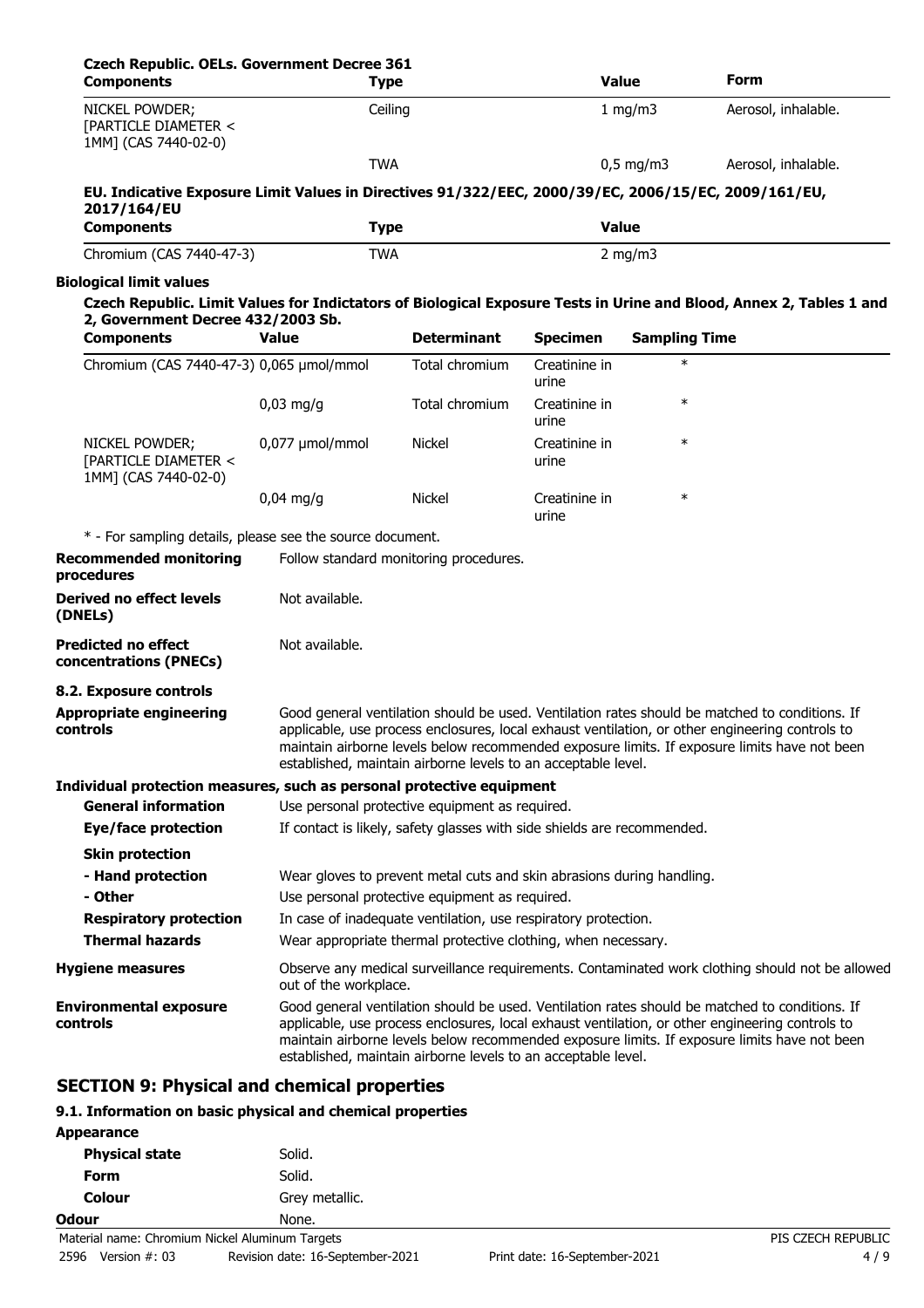| <b>Odour threshold</b>                              | Not applicable.                               |
|-----------------------------------------------------|-----------------------------------------------|
| pH                                                  | Not applicable.                               |
| <b>Melting point/freezing point</b>                 | 1345 °C (2453 °F) estimated / Not applicable. |
| Initial boiling point and<br>boiling range          | Not applicable.                               |
| <b>Flash point</b>                                  | Not applicable.                               |
| <b>Evaporation rate</b>                             | Not applicable.                               |
| <b>Flammability (solid, gas)</b>                    | None known.                                   |
| <b>Upper/lower flammability or explosive limits</b> |                                               |
| <b>Explosive limit - lower (</b><br>%)              | Not applicable.                               |
| <b>Explosive limit - lower (</b><br>%) temperature  | Not applicable.                               |
| <b>Explosive limit - upper</b><br>(%)               | Not applicable.                               |
| <b>Explosive limit - upper (</b><br>%) temperature  | Not applicable.                               |
| <b>Vapour pressure</b>                              | Not applicable.                               |
| <b>Vapour density</b>                               | Not applicable.                               |
| <b>Relative density</b>                             | Not applicable.                               |
| Solubility(ies)                                     |                                               |
| <b>Solubility (water)</b>                           | Insoluble.                                    |
| <b>Partition coefficient</b><br>(n-octanol/water)   | Not applicable.<br>Not applicable.            |
| <b>Auto-ignition temperature</b>                    | Not applicable.                               |
| <b>Decomposition temperature</b>                    | Not applicable.                               |
| <b>Viscosity</b>                                    | Not applicable.                               |
| <b>Explosive properties</b>                         | Not explosive.                                |
| <b>Oxidising properties</b>                         | Not oxidising.                                |
| 9.2. Other information                              |                                               |
| <b>Density</b>                                      | 7,30 - 8,50 g/cm3                             |
| <b>Surface tension</b>                              | Not applicable.                               |

# **SECTION 10: Stability and reactivity**

| 10.1. Reactivity                            | The product is stable and non-reactive under normal conditions of use, storage and transport. |
|---------------------------------------------|-----------------------------------------------------------------------------------------------|
| 10.2. Chemical stability                    | Material is stable under normal conditions.                                                   |
| 10.3. Possibility of hazardous<br>reactions | No dangerous reaction known under conditions of normal use.                                   |
| 10.4. Conditions to avoid                   | Contact with incompatible materials.                                                          |
| 10.5. Incompatible materials                | Strong acids. Strong oxidising agents.                                                        |
| 10.6. Hazardous<br>decomposition products   | No hazardous decomposition products are known.                                                |

# **SECTION 11: Toxicological information**

**General information CCCUPATION** Occupational exposure to the substance or mixture may cause adverse effects.

#### **Information on likely routes of exposure**

| Prolonged inhalation may be harmful.                                                                                   |  |  |
|------------------------------------------------------------------------------------------------------------------------|--|--|
| May cause an allergic skin reaction.                                                                                   |  |  |
| Direct contact with eyes may cause temporary irritation.                                                               |  |  |
| May cause discomfort if swallowed. However, ingestion is not likely to be a primary route of<br>occupational exposure. |  |  |
| May cause an allergic skin reaction.                                                                                   |  |  |
| 11.1. Information on toxicological effects                                                                             |  |  |
| None known.                                                                                                            |  |  |
|                                                                                                                        |  |  |

#### **Skin corrosion/irritation** Not likely, due to the form of the product.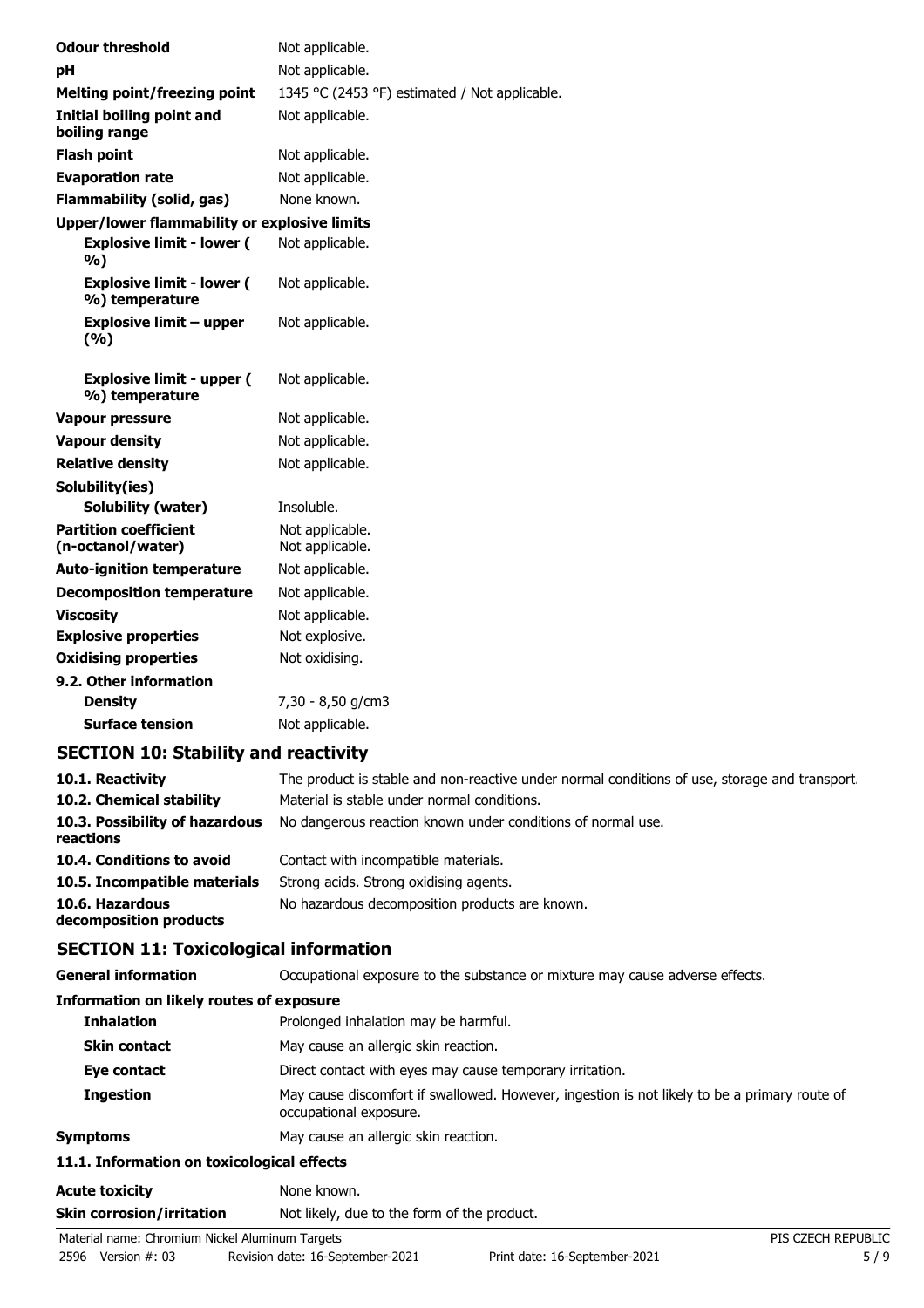| Serious eye damage/eye<br>irritation                                                    |                               | Not likely, due to the form of the product.                     |                                                                                            |                                                                                                                                                                                            |
|-----------------------------------------------------------------------------------------|-------------------------------|-----------------------------------------------------------------|--------------------------------------------------------------------------------------------|--------------------------------------------------------------------------------------------------------------------------------------------------------------------------------------------|
| <b>Respiratory sensitisation</b>                                                        | Not a respiratory sensitizer. |                                                                 |                                                                                            |                                                                                                                                                                                            |
| <b>Skin sensitisation</b>                                                               |                               | May cause an allergic skin reaction.                            |                                                                                            |                                                                                                                                                                                            |
| <b>Germ cell mutagenicity</b>                                                           | Not classified.               |                                                                 |                                                                                            |                                                                                                                                                                                            |
| Carcinogenicity                                                                         | Suspected of causing cancer.  |                                                                 |                                                                                            |                                                                                                                                                                                            |
| <b>IARC Monographs. Overall Evaluation of Carcinogenicity</b>                           |                               |                                                                 |                                                                                            |                                                                                                                                                                                            |
| Chromium (CAS 7440-47-3)<br>NICKEL POWDER; [PARTICLE DIAMETER < 1MM]<br>(CAS 7440-02-0) |                               |                                                                 | 3 Not classifiable as to carcinogenicity to humans.<br>2B Possibly carcinogenic to humans. |                                                                                                                                                                                            |
| <b>Reproductive toxicity</b>                                                            | Not classified.               |                                                                 |                                                                                            |                                                                                                                                                                                            |
| <b>Specific target organ toxicity</b><br>- single exposure                              | Not classified.               |                                                                 |                                                                                            |                                                                                                                                                                                            |
| <b>Specific target organ toxicity</b><br>- repeated exposure                            |                               | Causes damage to organs through prolonged or repeated exposure. |                                                                                            |                                                                                                                                                                                            |
| <b>Aspiration hazard</b>                                                                | Not an aspiration hazard.     |                                                                 |                                                                                            |                                                                                                                                                                                            |
| Mixture versus substance<br>information                                                 | No information available.     |                                                                 |                                                                                            |                                                                                                                                                                                            |
| <b>Other information</b>                                                                | Not available.                |                                                                 |                                                                                            |                                                                                                                                                                                            |
| <b>SECTION 12: Ecological information</b>                                               |                               |                                                                 |                                                                                            |                                                                                                                                                                                            |
| 12.1. Toxicity                                                                          |                               |                                                                 | The product is not classified as environmentally hazardous.                                |                                                                                                                                                                                            |
| <b>Product</b>                                                                          |                               | <b>Species</b>                                                  |                                                                                            | <b>Test Results</b>                                                                                                                                                                        |
| Chromium Nickel Aluminum Targets                                                        |                               |                                                                 |                                                                                            |                                                                                                                                                                                            |
| <b>Aquatic</b>                                                                          |                               |                                                                 |                                                                                            |                                                                                                                                                                                            |
| Acute                                                                                   |                               |                                                                 |                                                                                            |                                                                                                                                                                                            |
| Fish                                                                                    | <b>LC50</b>                   | Fish                                                            |                                                                                            | 0,3444 mg/l, 96 hours estimated                                                                                                                                                            |
| <b>Components</b>                                                                       |                               | <b>Species</b>                                                  |                                                                                            | <b>Test Results</b>                                                                                                                                                                        |
| NICKEL POWDER; [PARTICLE DIAMETER < 1MM] (CAS 7440-02-0)                                |                               |                                                                 |                                                                                            |                                                                                                                                                                                            |
| <b>Aquatic</b>                                                                          |                               |                                                                 |                                                                                            |                                                                                                                                                                                            |
| Acute                                                                                   | <b>LC50</b>                   | Rainbow trout, donaldson trout                                  |                                                                                            |                                                                                                                                                                                            |
| Fish                                                                                    |                               | (Oncorhynchus mykiss)                                           |                                                                                            | $0.06$ mg/l, 4 days                                                                                                                                                                        |
| 12.2. Persistence and<br>degradability                                                  |                               |                                                                 | No data is available on the degradability of any ingredients in the mixture.               |                                                                                                                                                                                            |
| 12.3. Bioaccumulative<br>potential                                                      | No data available.            |                                                                 |                                                                                            |                                                                                                                                                                                            |
| <b>Partition coefficient</b><br>n-octanol/water (log Kow)                               | Not applicable.               |                                                                 |                                                                                            |                                                                                                                                                                                            |
| <b>Bioconcentration factor (BCF)</b>                                                    | Not available.                |                                                                 |                                                                                            |                                                                                                                                                                                            |
| 12.4. Mobility in soil                                                                  |                               | No data available.                                              |                                                                                            |                                                                                                                                                                                            |
| 12.5. Results of PBT and<br><b>vPvB</b> assessment                                      |                               | Not a PBT or vPvB substance or mixture.                         |                                                                                            |                                                                                                                                                                                            |
| 12.6. Other adverse effects                                                             |                               |                                                                 |                                                                                            | No other adverse environmental effects (e.g. ozone depletion, photochemical ozone creation<br>potential, endocrine disruption, global warming potential) are expected from this component. |
| <b>SECTION 13: Disposal considerations</b>                                              |                               |                                                                 |                                                                                            |                                                                                                                                                                                            |
| 13.1. Waste treatment methods                                                           |                               |                                                                 |                                                                                            |                                                                                                                                                                                            |
|                                                                                         |                               |                                                                 |                                                                                            | Dianges of in percyclopes with local veculations. Empty containers or linear may ret                                                                                                       |

| <b>Residual waste</b>                  | Dispose of in accordance with local regulations. Empty containers or liners may retain some product<br>residues. This material and its container must be disposed of in a safe manner (see: Disposal<br>instructions). |
|----------------------------------------|------------------------------------------------------------------------------------------------------------------------------------------------------------------------------------------------------------------------|
| <b>Contaminated packaging</b>          | Since emptied containers may retain product residue, follow label warnings even after container is<br>emptied. Empty containers should be taken to an approved waste handling site for recycling or<br>disposal.       |
| EU waste code                          | The Waste code should be assigned in discussion between the user, the producer and the waste<br>disposal company.                                                                                                      |
| <b>Disposal</b><br>methods/information | Collect and reclaim or dispose in sealed containers at licensed waste disposal site. Dispose of<br>contents/container in accordance with local/regional/national/international regulations.                            |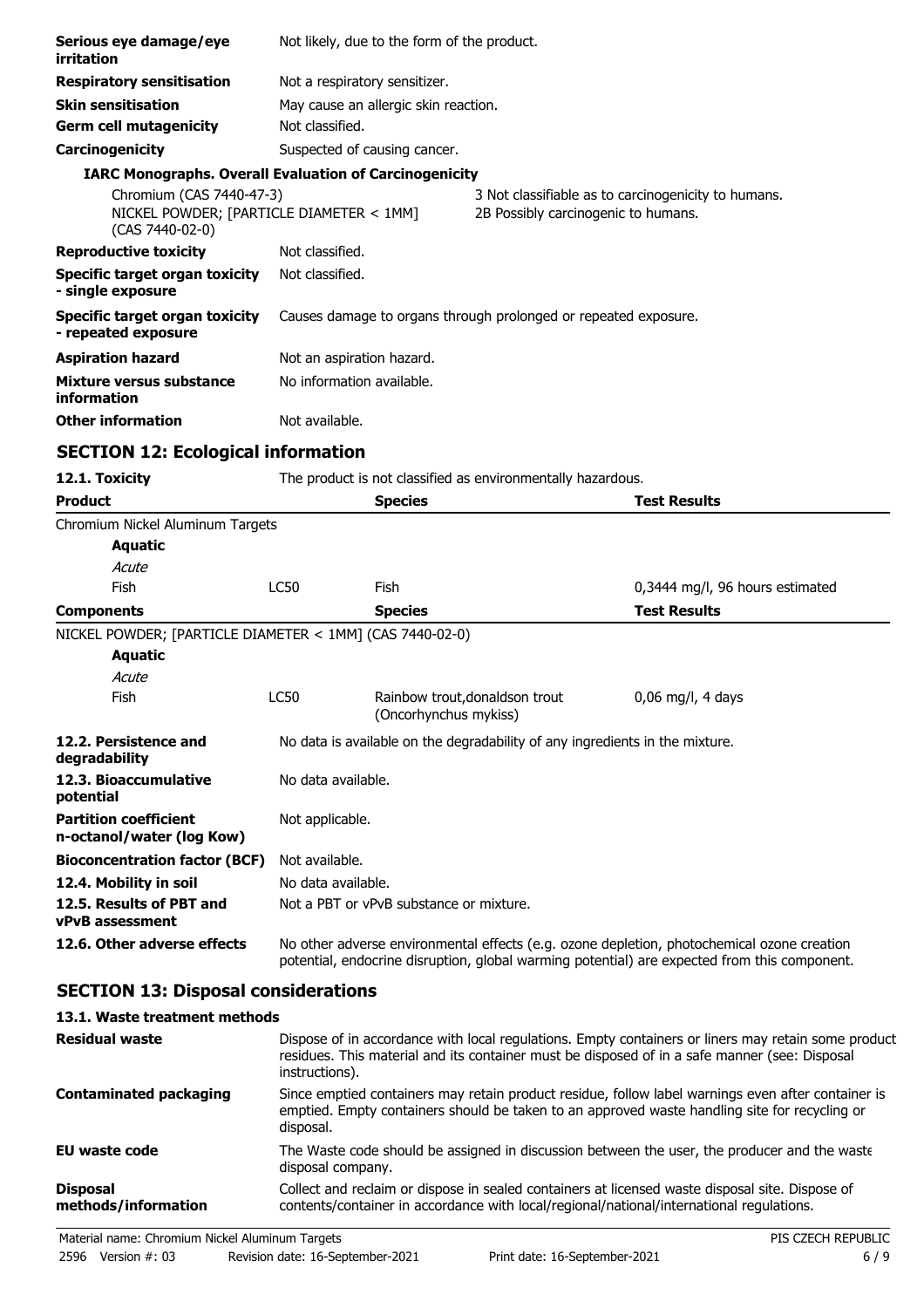# **SECTION 14: Transport information**

| ADR         |                                               |                                                                         |  |
|-------------|-----------------------------------------------|-------------------------------------------------------------------------|--|
|             | 14.1. UN number<br>14.2. UN proper shipping   | <b>UN3178</b><br>FLAMMABLE SOLID, INORGANIC, N.O.S.                     |  |
|             | name                                          |                                                                         |  |
|             | 14.3. Transport hazard class(es)              |                                                                         |  |
|             | Class<br><b>Subsidiary risk</b>               | 4.1<br>$\overline{\phantom{0}}$                                         |  |
|             | Label(s)                                      | 4.1                                                                     |  |
|             | Hazard No. (ADR)                              | 40                                                                      |  |
|             | <b>Tunnel restriction</b>                     | F.                                                                      |  |
|             | code                                          |                                                                         |  |
|             | 14.4. Packing group                           | Ш                                                                       |  |
|             | 14.5. Environmental                           | No.                                                                     |  |
|             | hazards                                       |                                                                         |  |
|             | 14.6. Special precautions                     | Not available.                                                          |  |
|             | for user                                      |                                                                         |  |
| RID         |                                               |                                                                         |  |
|             | 14.1. UN number                               | <b>UN3178</b>                                                           |  |
|             | 14.2. UN proper shipping                      | FLAMMABLE SOLID, INORGANIC, N.O.S.                                      |  |
|             | name                                          |                                                                         |  |
|             | 14.3. Transport hazard class(es)              |                                                                         |  |
|             | <b>Class</b>                                  | 4.1<br>$\overline{\phantom{a}}$                                         |  |
|             | <b>Subsidiary risk</b><br>Label(s)            | 4.1                                                                     |  |
|             | 14.4. Packing group                           | Ш                                                                       |  |
|             | 14.5. Environmental                           | No.                                                                     |  |
|             | hazards                                       |                                                                         |  |
|             | 14.6. Special precautions                     | Read safety instructions, SDS and emergency procedures before handling. |  |
|             | for user                                      |                                                                         |  |
| ADN         |                                               |                                                                         |  |
|             | 14.1. UN number                               | UN3178                                                                  |  |
|             | 14.2. UN proper shipping                      | FLAMMABLE SOLID, INORGANIC, N.O.S.                                      |  |
|             | name                                          |                                                                         |  |
|             | 14.3. Transport hazard class(es)              |                                                                         |  |
|             | Class                                         | 4.1                                                                     |  |
|             | <b>Subsidiary risk</b>                        |                                                                         |  |
|             | Label(s)                                      | 4.1<br>Ш                                                                |  |
|             | 14.4. Packing group<br>14.5. Environmental    | No.                                                                     |  |
|             | hazards                                       |                                                                         |  |
|             | 14.6. Special precautions                     | Read safety instructions, SDS and emergency procedures before handling. |  |
|             | for user                                      |                                                                         |  |
| <b>IATA</b> |                                               |                                                                         |  |
|             | 14.1. UN number                               | <b>UN3178</b>                                                           |  |
|             | 14.2. UN proper shipping                      | Flammable solid, inorganic, n.o.s.                                      |  |
|             | name                                          |                                                                         |  |
|             | 14.3. Transport hazard class(es)              |                                                                         |  |
|             | <b>Class</b>                                  | 4.1                                                                     |  |
|             | <b>Subsidiary risk</b><br>14.4. Packing group | $\overline{\phantom{a}}$<br>Ш                                           |  |
|             | 14.5. Environmental                           | No.                                                                     |  |
|             | hazards                                       |                                                                         |  |
|             | <b>ERG Code</b>                               | 3L                                                                      |  |
|             | 14.6. Special precautions                     | Not available.                                                          |  |
|             | for user                                      |                                                                         |  |
|             | <b>Other information</b>                      |                                                                         |  |
|             | Passenger and cargo                           | Allowed with restrictions.                                              |  |
|             | aircraft                                      |                                                                         |  |
|             | Cargo aircraft only                           | Allowed with restrictions.                                              |  |
| IMDG        |                                               |                                                                         |  |
|             | 14.1. UN number                               | <b>UN3178</b>                                                           |  |
|             | 14.2. UN proper shipping<br>name              | FLAMMABLE SOLID, INORGANIC, N.O.S.                                      |  |
|             |                                               |                                                                         |  |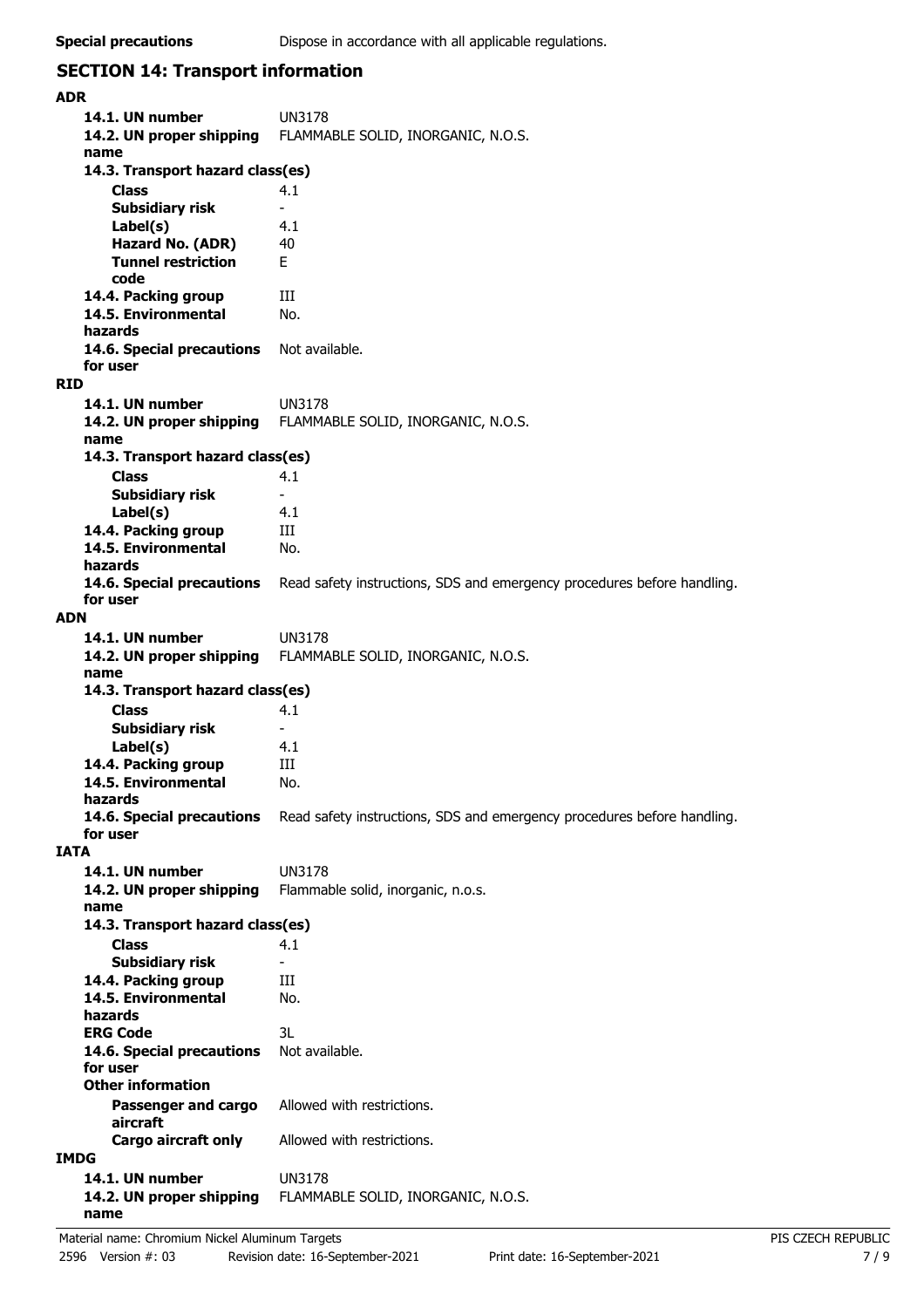| 14.3. Transport hazard class(es) |                |
|----------------------------------|----------------|
| <b>Class</b>                     | 4.1            |
| <b>Subsidiary risk</b>           |                |
| 14.4. Packing group              | ĦТ             |
| 14.5. Environmental hazards      |                |
| <b>Marine pollutant</b>          | No.            |
| EmS                              | F-A, S-G       |
| 14.6. Special precautions        | Not available. |
| for user                         |                |
| <b>ADN: ADR: IATA: IMDG: RID</b> |                |

# **SECTION 15: Regulatory information**

**15.1. Safety, health and environmental regulations/legislation specific for the substance or mixture**

#### **EU regulations**

**Regulation (EC) No. 1005/2009 on substances that deplete the ozone layer, Annex I and II, as amended** Not listed.

**Regulation (EU) 2019/1021 On persistent organic pollutants (recast), as amended**

Not listed.

**Regulation (EU) No. 649/2012 concerning the export and import of dangerous chemicals, Annex I, Part 1 as amended**

Not listed.

**Regulation (EU) No. 649/2012 concerning the export and import of dangerous chemicals, Annex I, Part 2 as amended**

Not listed.

**Regulation (EU) No. 649/2012 concerning the export and import of dangerous chemicals, Annex I, Part 3 as amended**

Not listed.

**Regulation (EU) No. 649/2012 concerning the export and import of dangerous chemicals, Annex V as amended** Not listed.

### **Regulation (EC) No. 166/2006 Annex II Pollutant Release and Transfer Registry, as amended**

Aluminium (CAS 7429-90-5) Chromium (CAS 7440-47-3) NICKEL POWDER; [PARTICLE DIAMETER < 1MM] (CAS 7440-02-0)

#### **Regulation (EC) No. 1907/2006, REACH Article 59(10) Candidate List as currently published by ECHA** Not listed.

**Authorisations**

## **Regulation (EC) No. 1907/2006, REACH Annex XIV Substances subject to authorization, as amended** Not listed.

### **Restrictions on use**

**Regulation (EC) No. 1907/2006, REACH Annex XVII Substances subject to restriction on marketing and use as amended**

NICKEL POWDER; [PARTICLE DIAMETER < 1MM] (CAS 7440-02-0)

**Directive 2004/37/EC: on the protection of workers from the risks related to exposure to carcinogens and mutagens at work, as amended.**

Not listed.

#### **Other EU regulations**

**Directive 2012/18/EU on major accident hazards involving dangerous substances, as amended**

Aluminium (CAS 7429-90-5)

The product is classified and labelled in accordance with Regulation (EC) 1272/2008 (CLP Regulation) as amended. **Other regulations**